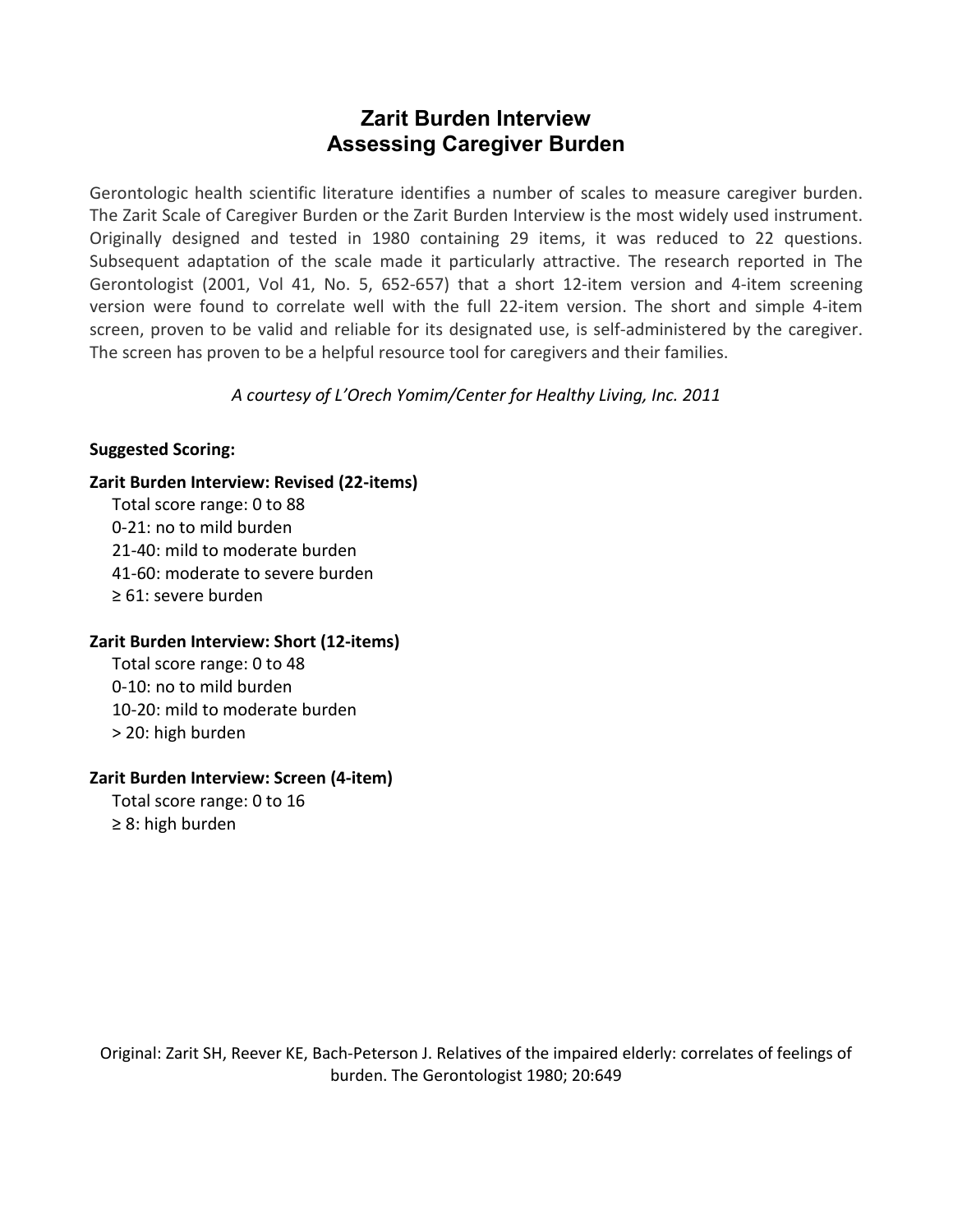Name: Date:

The following is a list of statements that reflect how people sometimes feel when taking care of another person. After reading each statement, indicate how often you experience the feelings listed by circling the number that best corresponds to the frequency of these feelings.

|                                                                                                                                     |             |              |                |                | Nearly |
|-------------------------------------------------------------------------------------------------------------------------------------|-------------|--------------|----------------|----------------|--------|
|                                                                                                                                     | Never       | Rarely       | Sometimes      | Frequently     | Always |
| 1) Do you feel stressed between caring for<br>your relative and trying to meet other<br>responsibilities for your family or work?   | $\Omega$    | 1            | 2              | 3              | 4      |
| 2) Do you feel embarrassed you're your<br>relative's behavior?                                                                      | $\mathbf 0$ | $\mathbf{1}$ | $\overline{2}$ | 3              | 4      |
| 3) Do you feel angry when you are around<br>your relative?                                                                          | $\Omega$    | $\mathbf{1}$ | $\overline{2}$ | $\overline{3}$ | 4      |
| 4) Do you feel that your relative currently<br>affects your relationship with other family<br>members or friends in a negative way? | $\Omega$    | $\mathbf{1}$ | $\overline{2}$ | 3              | 4      |
| 5) Are you afraid what the future holds for<br>your relative?                                                                       | $\mathbf 0$ | $\mathbf{1}$ | $\overline{2}$ | 3              | 4      |
| 6) Do you feel strained when you are<br>around your relative?                                                                       | $\Omega$    | $\mathbf{1}$ | $\overline{2}$ | $\overline{3}$ | 4      |
| 7) Do you feel that you do not have as<br>much privacy as you would like because of<br>your relative?                               | $\mathbf 0$ | $\mathbf{1}$ | $\overline{2}$ | 3              | 4      |
| 8) Do you feel that your social life has<br>suffered because you are caring for your<br>relative?                                   | $\mathbf 0$ | $\mathbf{1}$ | $\overline{2}$ | 3              | 4      |
| 9) Do you feel uncomfortable about having<br>friends over because of your relative?                                                 | $\Omega$    | $\mathbf{1}$ | $\overline{2}$ | 3              | 4      |
| 10) Do you feel that you have lost control<br>of your life since your relative's illness?                                           | 0           | $\mathbf{1}$ | $\overline{2}$ | 3              | 4      |
| 11) Do you wish you could just leave the<br>care of your relative to someone else?                                                  | $\mathbf 0$ | $\mathbf{1}$ | $\overline{2}$ | 3              | 4      |
| 12) Do you feel uncertain about what to<br>do about your relative?                                                                  | 0           | $\mathbf{1}$ | $\overline{2}$ | 3              | 4      |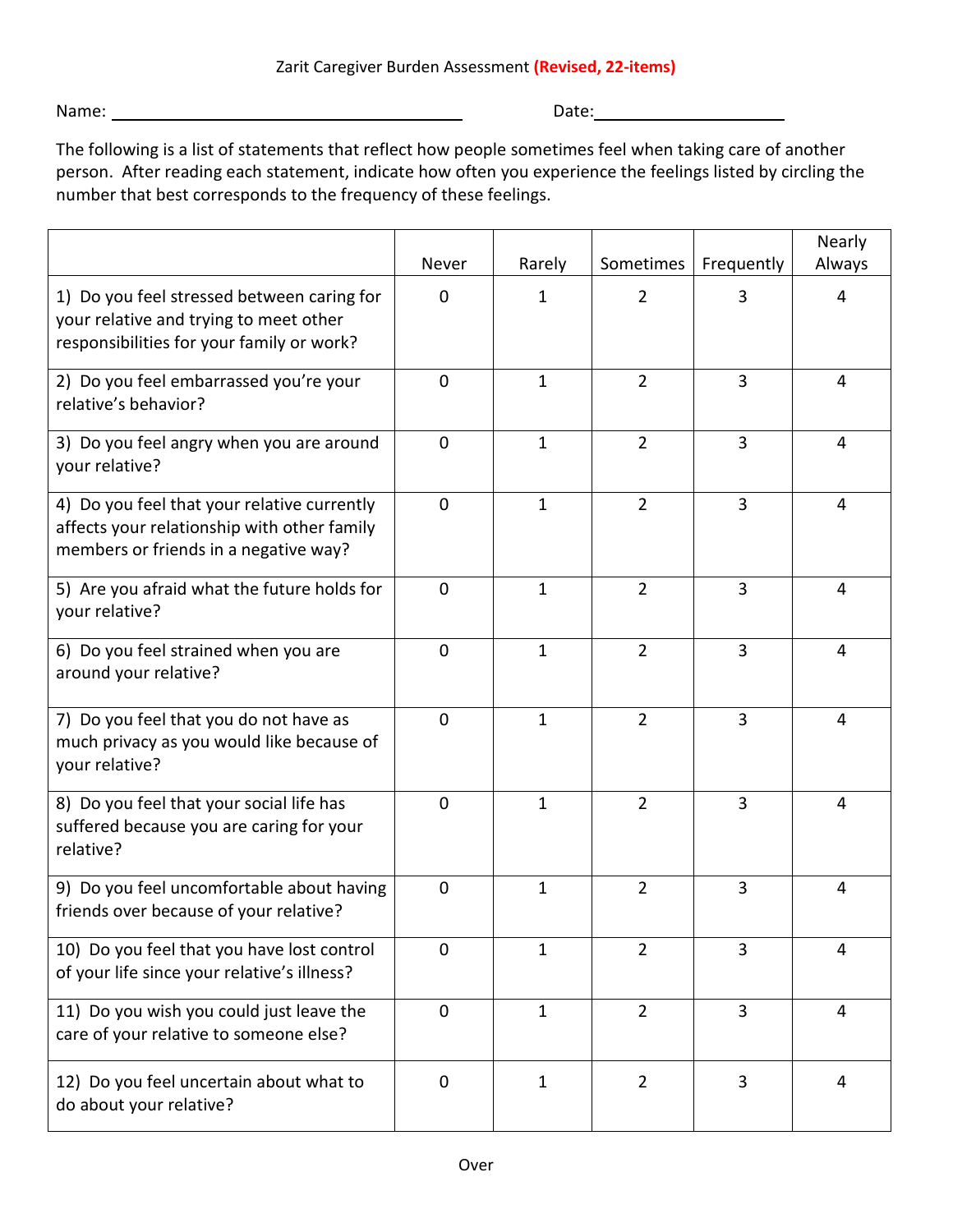|                                                                                                                                             |                |              |                |                | Nearly         |
|---------------------------------------------------------------------------------------------------------------------------------------------|----------------|--------------|----------------|----------------|----------------|
|                                                                                                                                             | Never          | Rarely       | Sometimes      | Frequently     | Always         |
| 13) Do you feel that you should be doing<br>more for your relative?                                                                         | $\mathbf 0$    | 1            | $\overline{2}$ | 3              | $\overline{4}$ |
| 14) Do you feel you could do a better job<br>in caring for your relative?                                                                   | $\mathbf 0$    | $\mathbf{1}$ | $\overline{2}$ | $\overline{3}$ | 4              |
| 15) Overall, how burdened do you feel in<br>caring for your relative?                                                                       | $\mathbf 0$    | $\mathbf{1}$ | $\overline{2}$ | $\overline{3}$ | $\overline{4}$ |
| 16) Do you feel that your relative asks for<br>more help than (s)he needs?                                                                  | $\mathbf 0$    | $\mathbf{1}$ | $\overline{2}$ | 3              | 4              |
| 17) Do you feel that because of the time<br>you spend with your relative that you do<br>not have enough time for yourself?                  | $\Omega$       | $\mathbf{1}$ | $\overline{2}$ | 3              | 4              |
| 18) Do you feel your relative is dependent<br>upon you?                                                                                     | $\mathbf 0$    | $\mathbf{1}$ | $\overline{2}$ | 3              | 4              |
| 19) Do you feel your health has suffered<br>because of your involvement with your<br>relative?                                              | $\mathbf 0$    | $\mathbf{1}$ | $\overline{2}$ | 3              | 4              |
| 19) Do you feel your health has suffered<br>because of your involvement with<br>your relative?                                              | $\mathbf 0$    | $\mathbf{1}$ | $\overline{2}$ | $\overline{3}$ | $\overline{4}$ |
| 20) Do you feel that your relative seems to<br>expect you to take care of him/her as if you<br>were the only one he/she could depend<br>on? | $\Omega$       | $\mathbf{1}$ | $\overline{2}$ | 3              | 4              |
| 21) Do you feel that you will be unable to<br>take care of your relative much longer?                                                       | $\overline{0}$ | $\mathbf{1}$ | $\overline{2}$ | $\overline{3}$ | $\overline{4}$ |
| 22) Do you feel that you do not have<br>enough money to care for your relative in<br>addition to the rest of your expenses?                 | $\mathbf 0$    | $\mathbf{1}$ | $\overline{2}$ | $\overline{3}$ | $\overline{4}$ |

Scoring Instructions: Add Items 1-12 **Total 1-12 (maximum score = 48) \_\_\_\_\_\_\_\_\_** Add Items 13-21 **Total 13-21 (maximum score = 36) \_\_\_\_\_\_\_\_\_ Score # 22 (maximum score = 4)** 

**Total Score (88)**

Source: Zarit SH, Reever KE, Bach-Peterson J. Relatives of the impaired elderly: correlates of feelings of burden. The Gerontologist 1980; 20:649-655.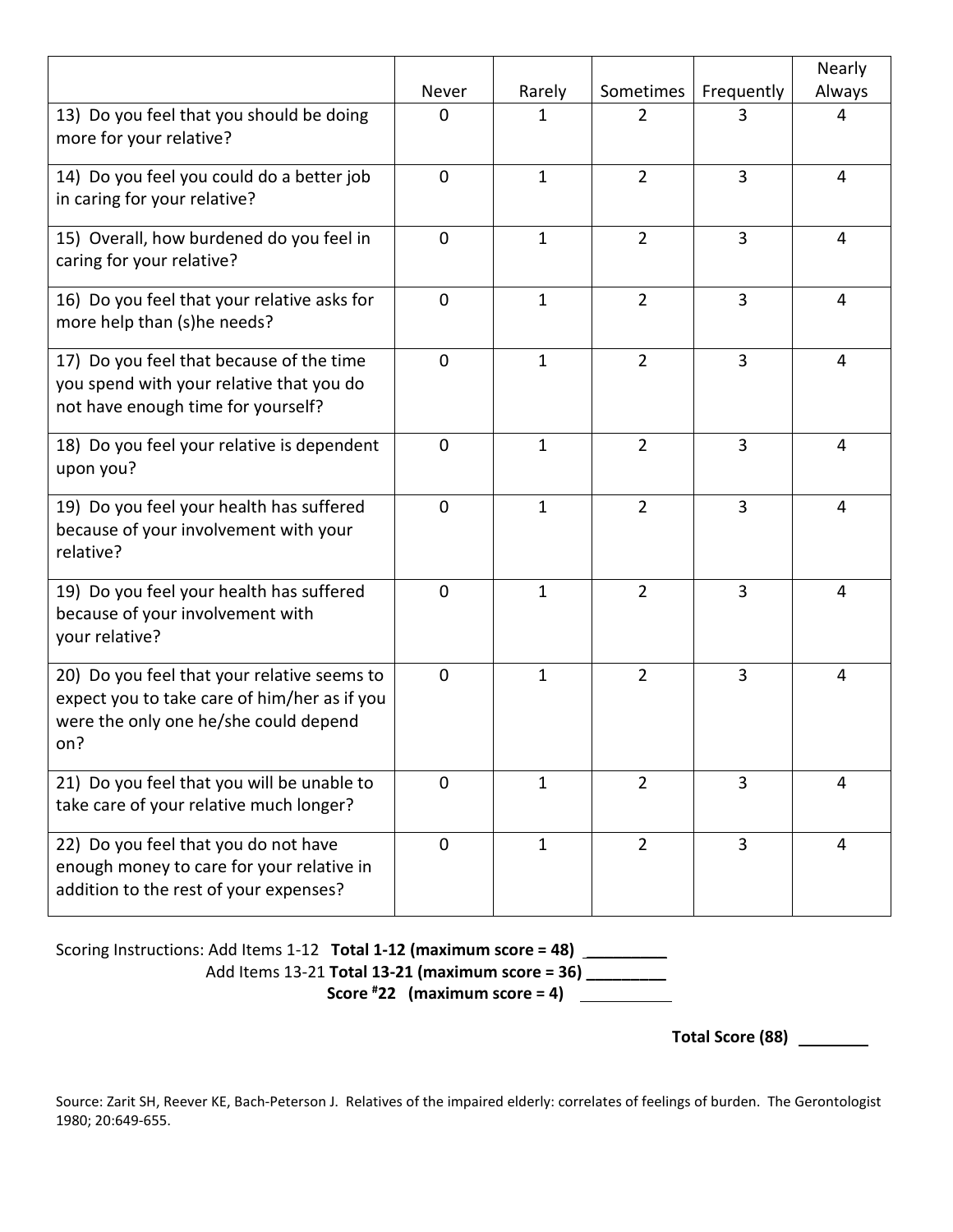## Zarit Caregiver Burden Assessment **(Short, 12-items)**

Name: Date:

The following is a list of statements that reflect how people sometimes feel when taking care of another person. After reading each statement, indicate how often you experience the feelings listed by circling the number that best corresponds to the frequency of these feelings.

|                                                                                               | Never       | Rarely       | Sometimes      | Frequently     | Nearly<br>Always |
|-----------------------------------------------------------------------------------------------|-------------|--------------|----------------|----------------|------------------|
| 1) Do you feel you don't have enough time for yourself?                                       | $\Omega$    | 1            | $\overline{2}$ | 3              | 4                |
| 2) Do you feel stressed between caring and meeting<br>other responsibilities?                 | $\Omega$    | $\mathbf{1}$ | $\overline{2}$ | 3              | 4                |
| 3) Do you feel angry when you are around your<br>relative?                                    | $\Omega$    | $\mathbf{1}$ | $\overline{2}$ | $\overline{3}$ | $\overline{4}$   |
| 4) Do you feel your relative affects your relationship<br>with others in a negative way?      | $\Omega$    | $\mathbf{1}$ | $\overline{2}$ | $\overline{3}$ | $\overline{4}$   |
| 5) Do you feel strained when are around your relative?                                        | $\Omega$    | $\mathbf{1}$ | $\overline{2}$ | 3              | $\overline{4}$   |
| 6) Do you feel your health has suffered because of your<br>involvement with your relative?    | $\Omega$    | $\mathbf{1}$ | $\overline{2}$ | 3              | $\overline{4}$   |
| 7) Do you feel you don't have as much privacy as you<br>would like, because of your relative? | $\Omega$    | $\mathbf{1}$ | $\overline{2}$ | 3              | $\overline{4}$   |
| 8) Do you feel your social life has<br>suffered because you are caring for your relative?     | $\Omega$    | $\mathbf{1}$ | $\overline{2}$ | $\overline{3}$ | $\overline{4}$   |
| 9) Do you feel you have lost control of your life since<br>your relative's illness?           | $\Omega$    | $\mathbf{1}$ | $\overline{2}$ | $\overline{3}$ | 4                |
| 10) Do you feel uncertain about what to do about<br>relative?                                 | $\Omega$    | $\mathbf{1}$ | $\overline{2}$ | 3              | 4                |
| 11) Do you feel you should be doing more for your<br>relative?                                | $\Omega$    | $\mathbf{1}$ | $\overline{2}$ | $\overline{3}$ | 4                |
| 12) Do you feel you could do a better job in caring for<br>your relative?                     | $\mathbf 0$ | $\mathbf 1$  | $\overline{2}$ | 3              | 4                |

Scoring Instructions: Add Items 1-12 **Total 1-12 (maximum score = 48) \_\_\_\_\_\_\_\_\_**

Michel Bédard, PhD,1,2 D. William Molloy, MB,3 Larry Squire, MA,1 Sacha Dubois, BA,3 Judith A. Lever, MSc(A),4 and Martin O'Donnell, MRCP(I)3 The Gerontological Society of America Vol. 41, No. 5, 652–657 **The Gerontologist The Zarit Burden Interview: A New Short Version and Screening Version**